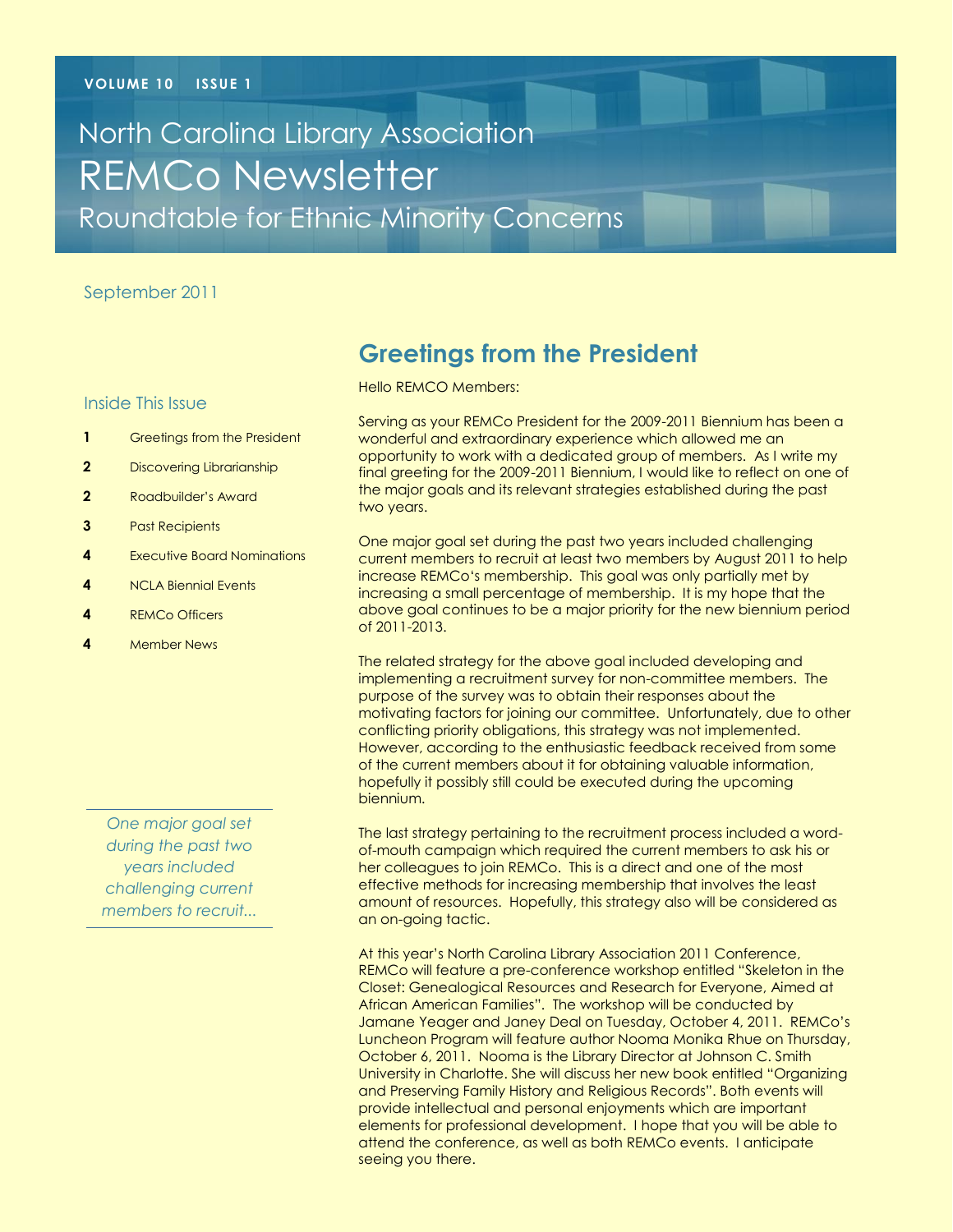Finally, I would like to express my sincere and heartfelt appreciation for the hard work demonstrated by the 2009-2011 Executive Board Members. Also, I would like to express my gratitude to the past Executive Board Members who continue to support REMCo in so many ways. From my perspective, REMCo remains a strong and viable committee due to all of the above stakeholders' many years of dedication. I am extremely positive that the overall invaluable mission of the round table continuously will be achieved and I am proud to be part of it.

Again, thank you so very much for allowing me the honor to serve you as your REMCo President for the 2009-2011 Biennium. I look forward to being zealously engaged with REMCo's continuous activities and commitments to the librarianship profession.

Respectfully,

balga V. Blans

Evelyn V. Blount

## **Discovering Librarianship**

The American Library Association's Office for Diversity & Spectrum Scholarship Program is honored to have been awarded a grant by the Institute of Museum and Library Services (IMLS) Laura Bush 21st-Century Librarian Program in the amount of \$432,495 to fund a three year project (2010-2013) to recruit ethnically diverse high school and college students to careers in libraries. The program is titled, "Discovering Librarianship." *Discovering Librarianship* Field Recruiters Holly Smith (University of North Carolina Chapel Hill, Southern Historical Collection, Wilson Library) and Somaly Kim Wu (University of North Carolina at Charlotte, J. Murrey Atkins Library) will be available in the NCLA Conference Registration area to discuss the program and ask for volunteers who would like to participate in this recruitment initiative.

### **Roadbuilder's Award**

The Roadbuilder's Award recognizes ethnic minority librarians in library education, academic, public, school and special libraries, who have served as pioneers in librarianship and also as positive role models. This award recognizes ethnic minority librarians who exemplify courage, integrity, perseverance, and have contributed to the field of librarianship for their specific category. The categories include library education, academic, public, school and special librarianship.

The Roadbuilder's Award was established in 1989 by the Round Table of Ethnic Minority Concerns (REMCo). The recipient receives a plaque at the North Carolina Library Association Biennial Conference. The recipient assumes all costs of attending the conference and the ceremony at which the presentation is made. If there are no appropriate candidates, NCLA-REMCo may elect not to present the Award in a given year.

If you know a librarian who has greatly contributed to the field of librarianship and deserves to be honored, please complete the online [nomination form b](http://www.nclaonline.org/remco/form/ncla-roadbuilders-award-remco-nomination-form)y September 27, 2011.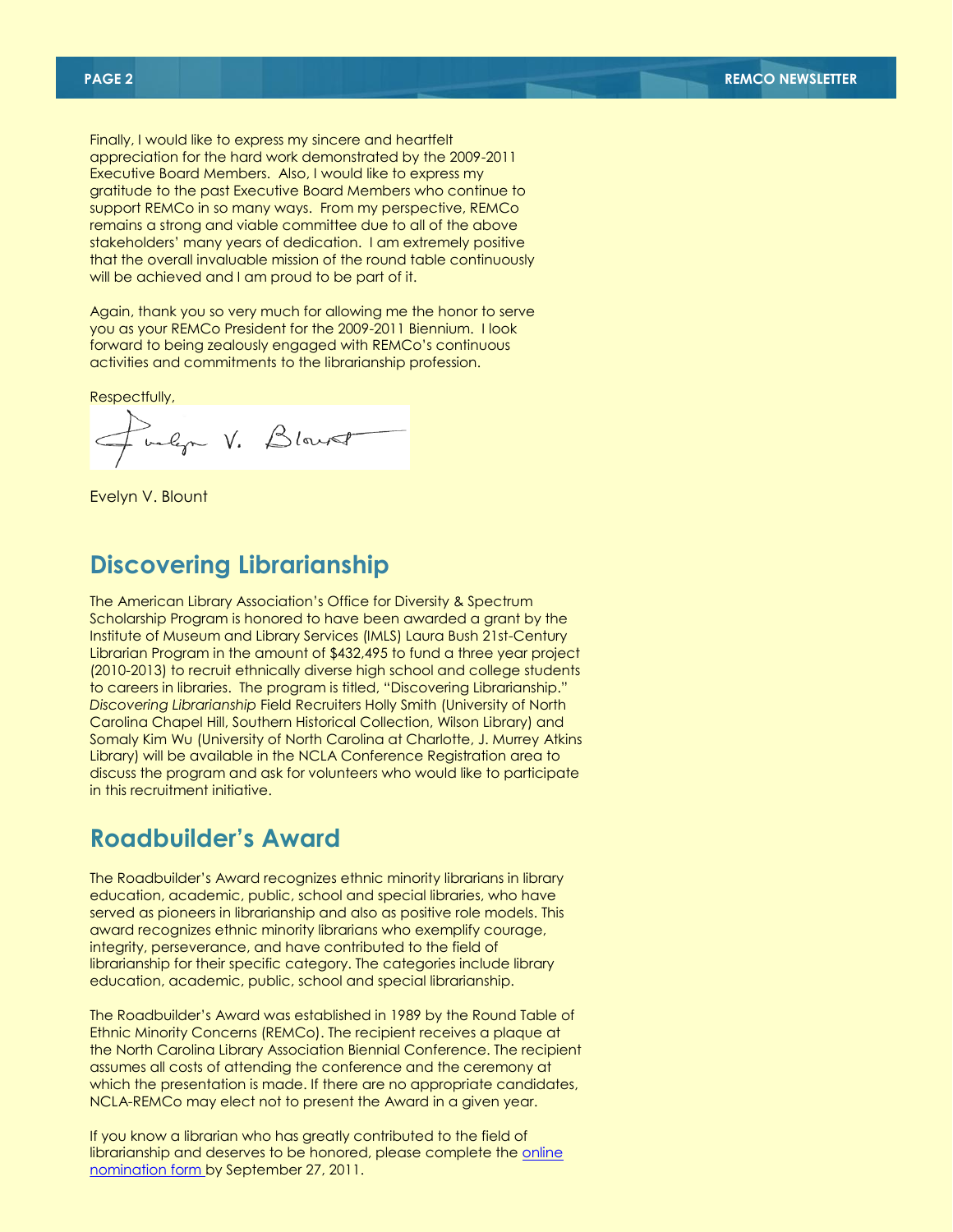### **Past Roadbuilder Award Recipients**

**58th NCLA Biennial, Oct. 6-9, 2009 - Greenville, NC** Jamane Yeager, Academic Librarianship Charles M. Brown, Public Librarianship Jamal L. Cromity, Special Librarianship Dr. Claudia J. Gollop, Library Education

#### **57th NCLA Biennial, Oct. 16-19, 2007 - Hickory, NC**

*Vanessa Work Ramseur, Public Librarianship Dr. Irene Owens, Library Education*

**56th NCLA Biennial , Sept. 20-23, 2005 - Winston -Salem, NC** *Gerald Vernon Holmes, Academic Librarianship*

*Robin Imperial, Public Librarianship*

#### **55TH NCLA Biennial, Sept. 22-26, 2003 - Winston-Salem, NC** *\*Louise M. Rountree, Academic Librarianship*

*James Jarrell, Public Librarianship*

### **54TH NCLA Biennial, Oct. 2-5, 2001 - Winston-Salem, NC**

*Miriam Gwinette Ricks, Library Education*

**53RD NCLA Biennial, Sept. 20-23, 1999 - Winston-Salem, NC** *Dorothy Huey, Special Librarianship*

#### **52TH NCLA Biennial, Oct. 7-10, 1997 - Raleigh, NC**

*Dr. Benjamin Speller, Library Education Dr. Clarence Toomer, Academic Librarianship Dr. Robert M. Ballard, Special Librarianship Brenda Stephens, Public Librarianship*

#### **51ST NCLA Biennial, Oct. 3-6, 1995 - Greensboro, NC**

*Dr. Pauletta Bracy, Library Education Barbara Best-Nichols, Special Librarianship Wanda Brown, Academic Librarianship Sherwin Rice, Public Librarianship*

#### **50TH NCLA Biennial, Oct.19-22, 1993 - Winston-Salem, NC**

*Barbara Akinwole, Special Librarianship Sylvia Sprinkle-Hamlin , Public Librarianship*

#### **49TH NCLA Biennial, Nov.12-15, 1991 - High Point, NC**

*\* Nell Wright Alford, School Librarianship Ophelia Irving, Special Librarianship Linda Simmons-Henry, Academic Librarianship*

#### **48TH NCLA Biennial, Oct. 10-13, 1989 - Charlotte, NC**

*\* Mollie Houston Lee, Public Librarianship Daisy Lee Williams, School Librarianship Evelyn Pope, Library Education*

*2009 Award winners – Jamane Yeager, Charles M. Brown, Jamal L. Cromity and Dr. Claudia J. Gollop*